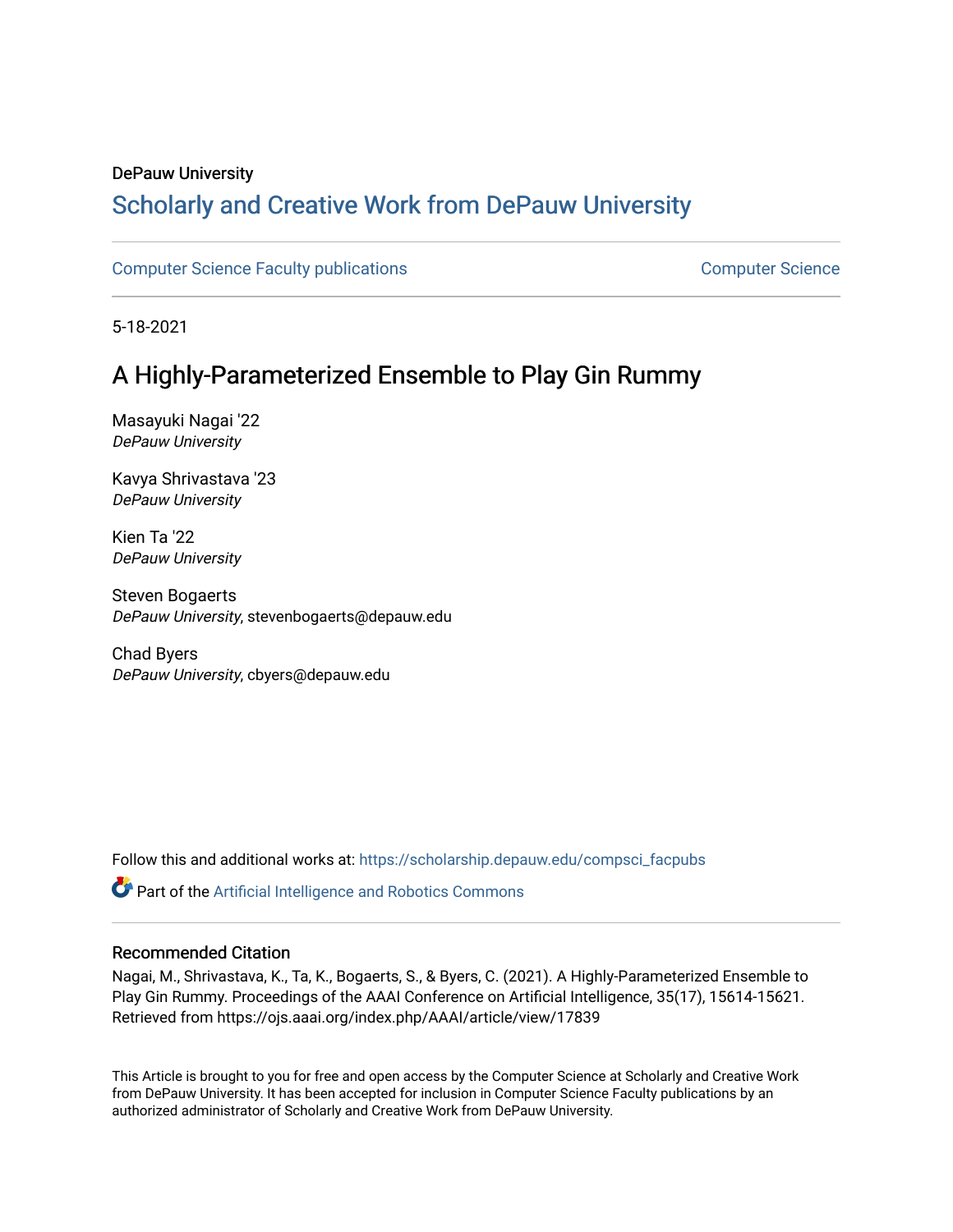# A Highly-Parameterized Ensemble to Play Gin Rummy

Masayuki Nagai, Kavya Shrivastava, Kien Ta, Steven Bogaerts, Chad Byers

DePauw University

Greencastle, IN 46135, U.S.A.

{masayukinagai 2022, kshrivastava 2023, kienta 2022, stevenbogaerts, cbyers}@depauw.edu

#### **Abstract**

This paper describes the design and training of a computer Gin Rummy player. The system includes three main components to make decisions about drawing cards, discarding, and ending the game, with numerous parameters controlling behavior. In particular, an ensemble approach is explored in the discard decision. Finally, three sets of parameter tuning and performance experiments are analyzed.

# 1 Introduction

Gin Rummy is a two-player card game played over a series of *rounds*. A round begins with each player receiving 10 cards from a standard deck. One additional card is placed face-up to form the initial *discard pile*, with the remaining placed face-down to form the *stock pile*. Players alternate turns, drawing a card from either pile and then discarding a card face-up in the discard pile, attempting to form *melds* in their hand. A meld can be either a *rank meld* with 3+ cards of the same rank, or a *run meld* with 3+ cards of the same suit and consecutive ranks (with aces low). Unmelded cards are called *deadwood*, with a cost equivalent to rank, with aces worth 1 point and face cards worth 10. A player with 10 or fewer deadwood points can *knock* by revealing their melds to the opponent. The total deadwood points of unmelded cards in each player's hand is calculated. The player with the least deadwood wins the round, with significant additional bonuses for having 0 deadwood (*going gin*) or having less deadwood than a knocking player (an *undercut*). For more details about rules, see (McLeod 2020).

This paper describes a computer player for Gin Rummy. We begin with a discussion of the system's tracking of the state of the round. Next, the measures of *obtainability* and *meldability* are presented. We then describe the system components, and finally three sets of parameter tuning and performance experiments.

## 2 Tracking the State of a Round

Let *self* represent the computer player and *opp* the opponent. In this paper, opp is always the same: the *simple player* that only draws a card when it can immediately form a meld, considers only the minimization of deadwood in forming melds, and knocks as soon as possible.

Building upon the work in (Mark 2017), self tracks each card's current *state* in the round from its own perspective. (Recall in Section 1 that a "game" consists of multiple "rounds".) For cards known by self to be held by a player, the state includes which player holds the card, where it came from (initial deal, stock, or discard pile), and whether opp also knows about the card. For discarded cards, the state includes which is on top, which are irretrievable, and which player discarded the card.

The remaining cards are in the unknown state. In that case we also estimate the probability  $p(c)$  that c is in the stock pile. Since an unknown card must be either in stock or in opp's hand, the probability that  $c$  is in opp's hand is  $1 - p(c)$ . As the round progresses, adjustments to  $p(c)$  for various c are made by observing opp's actions.

Let  $S_t$  and  $O_t$  represent the set of cards in stock and the set of cards in opp's hand that self has not seen, respectively, at turn t. The set  $U_t$  of cards in the unknown state can be formed by  $U_t = S_t \cup O_t$ . At the start of a round,  $|S_0| = 31$ and  $|U_0| = 41$ , since self only knows about its own hand and the single card in the discard pile. We therefore initialize the probabilities:  $\forall c \in U_0$ ,  $p(c) = |S_0|/|U_0| = 31/41$ .

For a given card c, define an *adjacent* card as one of the same rank, or 1-2 ranks away of the same suit. Let  $A_c$  be the set of cards adjacent to  $c$  that have state unknown. When self observes certain actions involving c, *adjacency updates* are made to the estimated probabilities of the cards in  $A<sub>c</sub>$ .

If opp draws face-up card  $c$ , opp likely already has some of the cards in  $A_c$ . Self therefore decreases the estimated probability that the cards in  $A_c$  are in stock, corresponding to an increased expectation that they are in opp's hand:

$$
\forall a \in A_c, \ p(a) \leftarrow p(a) - p(a) \cdot \beta
$$

for a parameter<sup>1</sup>  $\beta$  in (0, 1).

Similarly, opp may show disinterest in a card  $c$ , either by declining to draw it when face-up, or by discarding it. In either case, we may expect opp to be less likely to have cards in  $A_c$ . Thus we increase our estimate that they are in stock:

$$
\forall a \in A_c, \ p(a) \leftarrow p(a) + (1 - p(a)) \cdot \beta
$$

Copyright (c) 2021, Association for the Advancement of Artificial Intelligence (www.aaai.org). All rights reserved.

 $1\beta$  is actually a temporary placeholder for a more expressive parameterization (Section 5).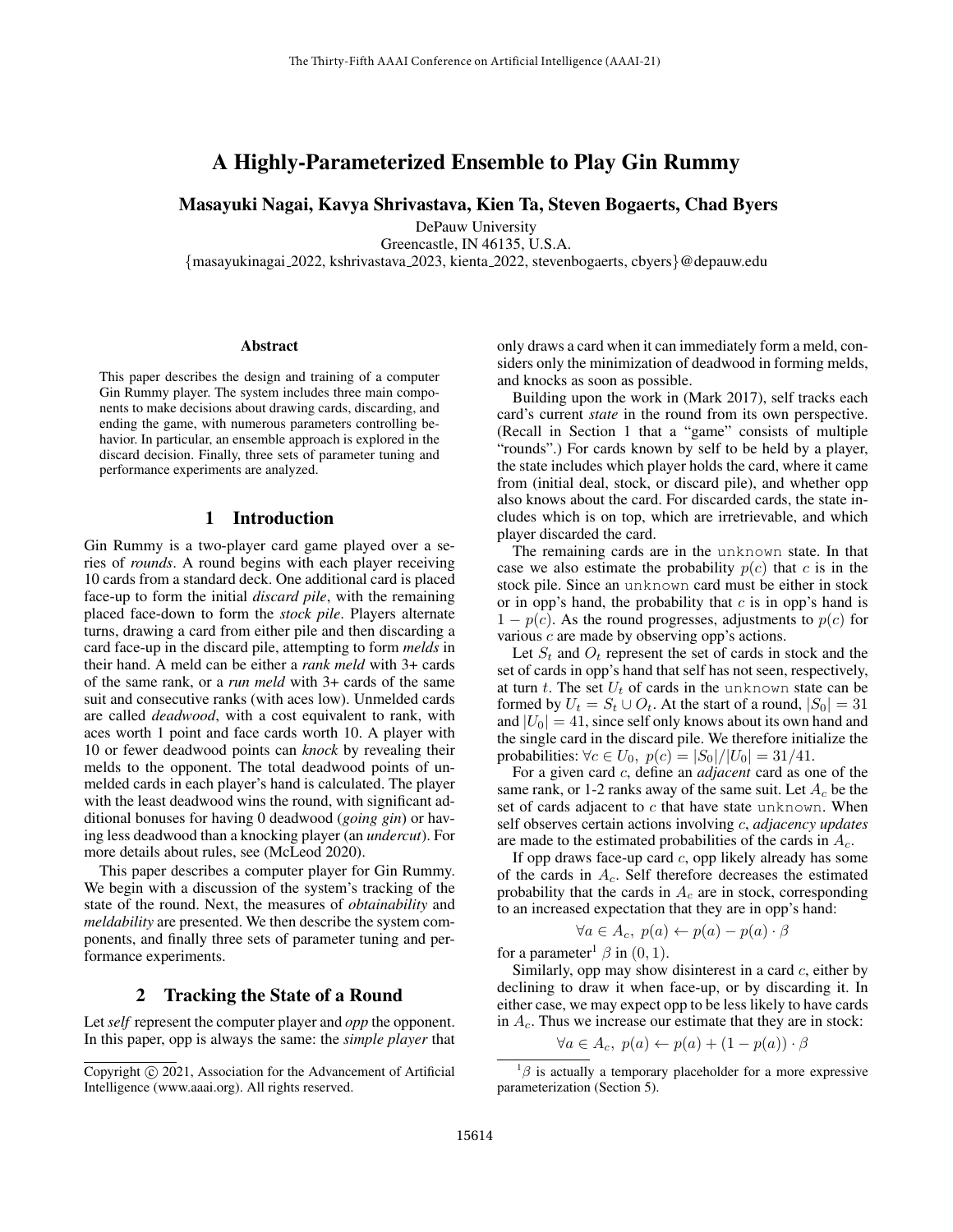In addition to the adjacency updates defined above, we also employ a *baseline* update based on the number of unknown cards. The baseline update continues the pattern introduced in the initialization of  $p(c)$  for each  $c \in U_0$  as described above. At each turn  $t$ , the estimated probabilities of remaining unknown cards are updated by calculating the change in probability  $(\Delta_t)$  of a card being in stock:

$$
\Delta_t = \frac{|S_t|}{|U_t|} - \frac{|S_{t-1}|}{|U_{t-1}|} = \frac{|S_t|}{|S_t| + |O_t|} - \frac{|S_{t-1}|}{|S_{t-1}| + |O_{t-1}|}
$$
  
\n
$$
\forall c \in U_t, \ p(c) \leftarrow p(c) + \Delta_t \tag{1}
$$

There are multiple circumstances in which  $|S_t|$  and/or |O<sub>t</sub>| will change from turn  $t-1$ .  $\Delta_t$  is negative when self or opp draws from stock.  $\Delta_t$  is positive when opp draws from the discard pile and discards a previously unknown card. Finally,  $\Delta_t$  is zero when self draws from the discard pile or opp draws from the discard pile and discards a known card. The adjacency and baseline updates are refined and experimentally validated in Section 5.1.

# 3 Obtainability and Meldability

We now define two measures that use state and probability information: *obtainability* and *meldability*.

#### 3.1 Obtainability

We define the *obtainability*  $ob(c)$  of a card c as an estimated likelihood that self can obtain c. The value  $ob(c)$  is computed according to  $c$ 's state. If  $c$  is currently in self's hand, then  $ob(c) = 1$ , with one exception described in Section 3.2. If  $c$  is the top card of the discard pile, then self can obtain the card, but at the cost of discarding another, and so we distinguish from cards in-hand with  $ob(c) = 0.99$ . If opp obtained  $c$  from the discard pile, then it seems less likely that the card will be discarded later, and so we use a low value  $ob(c) = \alpha_{m0}$  with parameter  $\alpha_{m0}$  in [0,0.5] to be tuned in Section 5. If  $c$  is buried in the discard pile, it cannot be obtained, and so  $ob(c) = 0$ . Finally, if c has state unknown, then self may be able to obtain  $c$ , provided that the card is in stock and not in opp's hand. Therefore,  $ob(c)$  is a fraction of the probability of the card being in stock. We define  $ob(c) = \alpha_{m1} \cdot p(c)$ , with parameter  $\alpha_{m1}$  in  $(0, 1)$  representing this fraction, to be tuned in Section 5.

## 3.2 Meldability

We define the overall *meldability*  $m(c)$  of a card c as the estimated likelihood that  $c$  will eventually be part of a meld in self's hand. Meldability is calculated using obtainability for rank and run melds, as defined below.

The *rank meldability*  $m_{rank}(c)$  of a card c estimates the likelihood of  $c$  being in a rank meld. If  $c$  is already in a rank meld, then let  $m_{rank}(c) = 100$ , a comparatively high value. Otherwise,  $m_{rank}(c)$  is calculated according to the obtainability of cards with the same rank as  $c$ . Given a card  $c_1$  and cards  $c_2$ ,  $c_3$ , and  $c_4$  with the same rank, we define:

$$
m_{rank}(c_1) = ob(c_2)ob(c_3) + ob(c_3)ob(c_4) + ob(c_2)ob(c_4)
$$

This makes an analogy to probability theory, since  $c_1$  may be combined with any two of  $\{c_2, c_3, c_4\}$  to form a rank meld.

The *run meldability*  $m_{run}(c)$  is defined similarly. Given a card  $c$  and same-suit adjacent cards  $c_a$ ,  $c_b$ ,  $c_d$ , and  $c_e$  in increasing rank order, we define:

$$
m_{run}(c) = ob(c_a)ob(c_b) + ob(c_b)ob(c_d) + ob(c_d)ob(c_e)
$$

Recall that if c is currently in self's hand, then  $ob(c) = 1$ . However, if c is in a meld already, then we set  $ob(c) = 0$ in the meldability calculations of any other potential melds, since  $c$  is not available for multiple melds simultaneously.

We can now define the overall meldability of  $c$ :

$$
m(c) = \alpha_{m2} \cdot m_{rank}(c) + \alpha_{m3} \cdot m_{run}(c)
$$

with parameter weights  $\alpha_{m2}$  and  $\alpha_{m3}$  summing to 1, to be tuned in Section 5.

## 4 Three Components of a Player

In Gin Rummy, a player has three decisions to make at each turn: (1) whether to *draw* from the stock or discard pile, (2) which card to *discard*, and (3) whether to *knock*. For each decision we describe below a parameterized *decider*. We can therefore define a computer player as a given set of parameter values controlling these three deciders.

#### 4.1 Deciding From Which Pile to Draw

In a turn, the player chooses whether to draw the face-up card  $c<sub>u</sub>$  from the discard pile or the face-down card from the stock pile. Let  $d(c)$  represent the deadwood value of a card  $c$ , and let  $c<sub>h</sub>$  be the unmelded card in the player's hand that maximizes  $d(\cdot)$ . The player might use one of the following criteria to choose to draw  $c_u$ : (1)  $c_u$  can immediately be part of a meld, (2)  $c_u$  cannot immediately be part of a meld but  $d(c_u) < d(c_h)$ , or (3)  $c_u$  cannot immediately be part of a meld but the player expects this to change in the future.

Clearly every player should draw when criterion (1) is met. Meldability may be leveraged for criterion (3), as considered briefly in Section 6. Here, we turn our attention to criterion (2): no meld with  $c_u$ ;  $d(c_u) < d(c_h)$ .

To *always draw*  $c_u$  when it meets criterion (2) leads to frequent face-up draws, particularly early in the round when there are few melds and  $d(c_h)$  is likely high. This is problematic because face-up draws give the opponent information about cards in hand. Furthermore, to quickly discard cards with high deadwood value may lead to the removal of highly meldable cards – particularly if the opponent is following a similar strategy. Thus, to always draw  $c<sub>u</sub>$  when it meets criterion (2) would be unwise. On the other hand, to *never draw*  $c_u$  when it meets criterion (2) would also be unwise. Even when melds cannot be formed, the player may benefit from replacing  $c_h$  with  $c_u$  when  $d(c_u) \ll d(c_h)$ .

A hybrid approach seems best. Indeed, human players often advise holding high deadwood cards early in the round, but replacing them later (Solutions 2019). This corresponds to *not* drawing  $c_u$  under criterion (2) early in the round, but doing so later in the round. Thus we divide a round into two *stages* with a threshold  $\alpha_{d0}$  (tuned in Section 5) for the number of turns  $(t)$  that have occurred. In the early stage of a round ( $t < \alpha_{d0}$ ), criterion (1) must be met in order to draw  $c_u$  (i.e.  $c_u$  must form a meld). In the later stage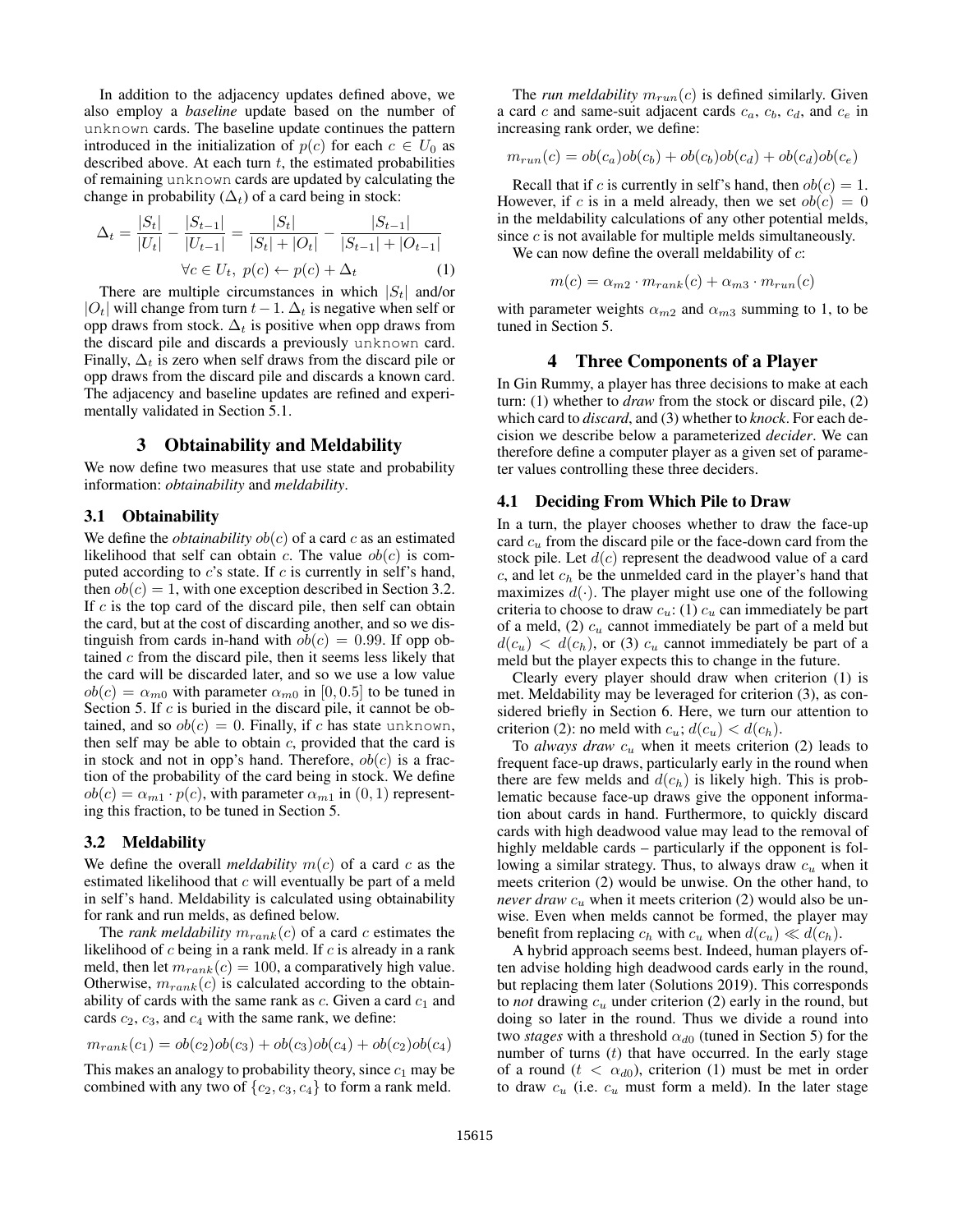$(t \ge \alpha_{d0})$ , criterion (2) is also sufficient to draw  $c_u$  (i.e.  $c_u$ ) reduces deadwood). Note that  $\alpha_{d0} = 0$  is equivalent to the strategy *always draw* if there is a reduction in deadwood, as described above. Similarly,  $\alpha_{d0} = \infty$  is the strategy *never draw* given a mere reduction in deadwood.

#### 4.2 Deciding Which Card to Discard

Having drawn a card from the stock or discard pile, the player next chooses a card to discard from the current hand of 11. To make this decision, we consider the 11 *candidate hands* of 10 cards that could be formed. Let  $h_i$  represent the hand formed by discarding card  $c_i$ , with integer  $i \in [1, 11]$ . We evaluate each  $h_i$  with an ensemble of hand evaluation policies. The ensemble's evaluation  $eval(h)$  of a hand h is a weighted sum of the evaluation  $eval_i(h)$  of each member j:

$$
eval(h) = \sum_{j} eval_j(h) \cdot \alpha_{wj} \tag{2}
$$

We require  $\sum_j \alpha_{wj} = 1$  and  $\forall j \ \forall h, \ eval_j(h) \in [0, 1].$ The ideal  $\alpha_{wi}$  values are tuned as described in Section 5. Given this ensemble evaluation function we can find the  $h_i$ that maximizes  $eval(\cdot)$ , and discard  $c_i$ .

We now describe each hand evaluation policy  $eval_i$  in the ensemble. It is not the case that each hand evaluation policy would be effective on its own, but in combination they make a discard decision that considers many factors.

Hand Evaluation Policy 1: Seek High Meldability Recall that the card meldability  $m(c)$  estimates the likelihood that card  $c$  will eventually be part of a meld for self. Thus, cards with high meldability should be kept. We define the *hand meldability*  $hm(h)$  of a hand of 10 cards  $(h)$ :

$$
hm(h) = \sum_{c \in h} m(c) \tag{3}
$$

We normalize this by dividing by the maximum value  $hm_{max}$  observed over 10,000 games. Thus  $eval_1(h)$  =  $hm(h)/hm_{max}.$ 

Hand Evaluation Policy 2: Lower Deadwood This policy evaluates a hand h based on its total deadwood score  $d(h)$ . The score is normalized by the maximum amount of deadwood possible, 98. The result is subtracted from 1 to obtain a value to be maximized:

$$
eval_2(h) = 1 - d(h)/98 \tag{4}
$$

Hand Evaluation Policy 3: Penalize Deadwood by Turn As discussed in Section 4.1, it may be beneficial early in the round to keep high-rank cards if they seem likely to become part of a meld. However, such a strategy becomes more dangerous as the round proceeds, due to these cards' high deadwood values. So, while formula (4) penalizes deadwood consistently throughout the round, here we apply a further penalty as the round proceeds. We compute  $eval_3(h)$  exactly as  $eval_2(h)$ . However, we use an ensemble weight  $\alpha_{w3,t}$  that increases as turn  $t$  increases:

$$
\alpha_{w3,t} = \alpha_{w3,0} + \alpha_{ts} \cdot t^{\alpha_{te}} \tag{5}
$$

where  $\alpha_{w3,0}$  is the weight at the start of the round (i.e. the initial  $\alpha_{w3}$  in formula (2)) and parameters  $\alpha_{ts}$  and  $\alpha_{te}$  shape the weight adjustment function, with  $0 \le \alpha_{ts} \le 1$  and  $0 \le$  $\alpha_{te} \leq 4$ . Thus at turn t we set  $\alpha_{w3}$  in formula (2) to  $\alpha_{w3,t}$ and renormalize all ensemble weights to again sum to 1.  $\alpha_{ts}$ and  $\alpha_{te}$  are tuned in Section 5.

Hand Evaluation Policy 4: Penalize Deadwood by Known Opponent's Cards When opp draws a face-up card, this provides information to self. Opp would likely choose to avoid this unless the face-up card is deemed sufficiently useful. Thus, the more face-up cards opp has drawn, the closer opp may be to knocking, and the more dangerous it is for self to keep high-deadwood cards.

While formula (5) penalizes deadwood according to turn  $t$ , this policy penalizes deadwood by increasing the ensemble member's weight according to the number of face-up cards  $k$  that self knows opp has:

$$
\alpha_{w4,k} = \alpha_{w4,0} + \alpha_{os} \cdot k^{\alpha_{oe}}
$$

In every other way this policy behaves analogously to the previous. Parameters will be tuned in Section 5.

Hand Evaluation Policy 5: Bonus for Aces and Twos Aces, twos, queens, and kings inherently have lower run meldability than cards of other ranks, because other ranks have four cards  $(\pm$  two ranks) that could form a run meld of length three. Aces and kings only have two such cards, while twos and queens have three. We ignore queens and kings here due to their high deadwood values. In light of the low deadwood values of aces and twos, however, this ensemble member is designed to give them a small bonus to counteract the run meldability penalty:

$$
eval_5(h) = n/8
$$

where *n* represents the number of aces and twos in  $h$  with rank 1 or 2, which is then normalized by the maximum number of these cards possible in a hand (8). While this policy is ineffective on its own, it serves as a potentially useful additional voice in an ensemble.

Hand Evaluation Policy 6: Seek High Adjacency Recall that hand meldability (formula (3)) considers not just cards in the hand but also estimated probabilities of obtaining useful cards *not* in the hand. This simpler "adjacency" policy considers only cards *in hand*. We first define the *card adjacency*  $a(c)$  for card *c*:

$$
a(c) = n_{c,0} \cdot \alpha_{c0} + n_{c,1} \cdot \alpha_{c1} + n_{c,2} \cdot \alpha_{c2}
$$

where  $n_{c,0}$  is the number of cards with the same rank as c, and  $n_{c,1}$  and  $n_{c,2}$  are the number of cards with the same suit and 1 or 2 ranks away, respectively. The parameters  $\alpha_{c0}$ ,  $\alpha_{c1}$ , and  $\alpha_{c2}$  (tuned in Section 5) represent the respective weight of each adjacency type. Each is constrained to the range [0,1], and they sum to 1. We also require  $\alpha_{c1} > \alpha_{c2}$ since a card 1 rank away provides more meld possibilities than a card 2 ranks away.

We then define the *hand adjacency*  $a(h)$  for hand h:

$$
a(h) = \sum_{c \in h} a(c)
$$

We normalize this by dividing by the maximum value  $a_{max}$ observed over 10,000 games. Thus  $eval_6(h) = a(h)/a_{max}$ .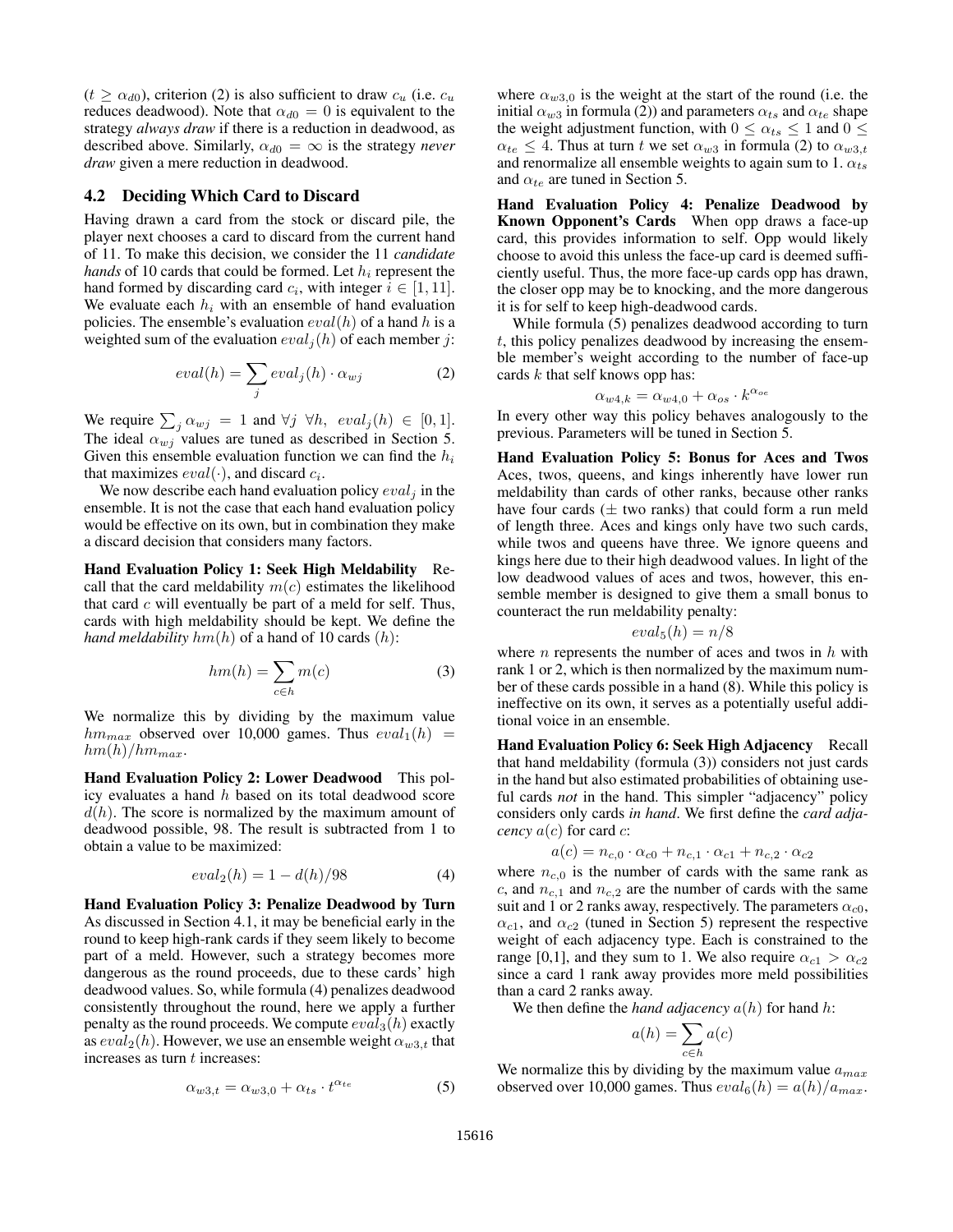#### 4.3 Deciding When to Knock

If for hand  $h, d(h) \leq 10$ , then the player must make a third decision: whether or not to knock. If  $d(h) = 0$ , knocking is guaranteed to be beneficial; otherwise, there are tradeoffs to consider. A knock with high deadwood (but still  $\leq 10$ ) risks an undercut, but may be advantageous if the opponent has even more deadwood. To wait for a hand with lower deadwood may reduce undercut risk, but also gives the opponent more time to obtain a better hand.

In an effort to address this, we consider the round to be in one of two stages. Let  $t$  be the number of elapsed turns and define a parameter  $\alpha_{t2}$ . The round is in the *early* stage when  $t < \alpha_{t2}$ , and the *late* stage otherwise. Let  $kn(t)$  be the *knocking threshold*, in which the player will only knock with hand h at turn t if  $d(h) \leq kn(t)$ . Define:

$$
kn(t) = \begin{cases} \alpha_{t0} & \text{if } t < \alpha_{t2} \text{ (early stage)}\\ \alpha_{t1} & \text{otherwise (late stage)} \end{cases}
$$

with additional parameters  $\alpha_{t0}$  and  $\alpha_{t1}$ . We require  $\alpha_{t0}$  >  $\alpha_{t1}$  since self should be more willing to make higherdeadwood knocks at the early stage than the late stage.

Since t is always greater than 0, we can also set  $\alpha_{t2} = 0$ and vary  $\alpha_{t1}$  as desired to obtain a *one-stage* strategy. We evaluate various knock strategies in Section 5.

# 5 Parameter Tuning Experiments

We use genetic algorithms (Holland 1992) and grid searches to tune the parameters. A player is created for evaluation with a set of parameter values, determining the behavior of the draw, discard, and knock deciders.

Since many strategies depend on accurate state tracking, we tune the state tracking parameters first, using a genetic algorithm with a fitness function that isolates those parameters from the influence of others. We then tune the knock decider parameters with a grid search, since those too can be tuned in isolation from the others. Finally, we tune the remaining parameters through additional grid searches.

### 5.1 A Genetic Algorithm to Tune State Tracking

In this section, we discuss the tuning of state tracking parameter β, introduced in Section 2. Recall that state tracking includes the estimation of  $p(c)$  for unknown cards, where  $p(c)$  is the estimated probability that c is in stock, and  $1 - p(c)$  is the estimated probability that c is in opp's hand. As described previously, these probabilities can be updated through *baseline* updates at each turn, and also by *adjacency* updates when self observes opp's actions. There are three actions opp may take that lead to adjacency updates: (1) draw a face-up card, (2) decline a face-up card, and (3) discard a card. In combination with the three types of adjacent cards, there are  $3 \cdot 3 = 9$  distinct probability update scenarios. Thus what was introduced in Section 2 as one adjacency update parameter  $\beta$  is actually nine – one for each scenario.

For a given card c, let  $A_{c,0}$  be the set of unknown cards with the same rank as c, and  $A_{c,1}$  and  $A_{c,2}$  the sets of unknown cards of the same suit that are 1 or 2 ranks away, respectively. When opp draws face-up card  $c$ , the in-stock probabilities of adjacent cards are decreased. For example:

$$
\forall a \in A_{c,0}, \ p(a) \leftarrow p(a) - p(a) \cdot \alpha_{s0}
$$

with parameter  $\alpha_{s0}$ . A similar update occurs for  $A_{c,1}$  and  $A_{c,2}$  with parameters  $\alpha_{s1}$  and  $\alpha_{s2}$ , respectively.

When opp declines face-up card  $c$ , the in-stock probabilities of adjacent cards are increased. For example:

$$
\forall a \in A_{c,0}, \ p(a) \leftarrow p(a) + (1 - p(a)) \cdot \alpha_{s3}
$$

This occurs similarly for  $A_{c,1}$  and  $A_{c,2}$  with parameters  $\alpha_{s4}$ and  $\alpha_{s5}$ , respectively. Similarly, the probabilities of the three sets of adjacent cards are also increased when opp discards c, with parameters  $\alpha_{s6}$ ,  $\alpha_{s7}$ , and  $\alpha_{s8}$ .

Again, we call the above probability updates *adjacency updates*, to distinguish from the *baseline updates* based only on the number of unknown cards (Equation 1). Recall that these occur only for adjacent cards with state unknown. For all other cards, no probability is tracked, because the state of the card is known with certainty. Also note that each parameter above is constrained to the range  $(0, 1)$ . Finally, we constrain  $\alpha_{s1} \geq \alpha_{s2}, \alpha_{s4} \geq \alpha_{s5}, \alpha_{s7} \geq \alpha_{s8}$  because intuitively cards that are 1 rank away from c should be influenced more strongly than cards that are 2 ranks away.

It might be argued that some of the above scenarios can or should use the same parameter value. This nineparameter approach gives us greater expressiveness at the cost of higher dimensionality. However, since the state tracking parameters are considered in isolation (as justified below), we choose greater expressiveness in this case.

We tune these parameters with a genetic algorithm. An individual is nine numbers, corresponding to the nine parameter values, subject to the constraints above. An initial population of 100 random individuals (100 "selfs") is created. At each generation, each individual plays 2,000 games against a player who behaves the same as the simple player (Section 2) but knocks only on gin to prolong each round and generate more data.

Let  $U<sub>o</sub>$  be the unknown cards that are actually in opp's hand (not in stock). Self attempts to guess the cards in  $U<sub>o</sub>$ based on the in-stock probability estimates, and the fitness function counts the number of correct guesses. Instead of always requiring that self guess precisely the elements of  $U<sub>o</sub>$ (a very difficult task), self chooses the  $(|U_o|+ad)$  cards with the lowest in-stock  $p(c)$  values, where  $ad \geq 0$  is the number of additional cards self considers. These selected cards form the set  $G_{ad}$ , on which the fitness is calculated:

$$
Fitness_{ad}(G_{ad}) = |U_o \cap G_{ad}|/|U_o|
$$

Thus, the higher *ad* is, the greater allowance there is for some error in the in-stock probability estimates. We discuss different values of ad below.

The genetic algorithm computes this fitness for each individual. Individuals are selected by tournament selection (Miller et al. 1995). That is, 3% of the population is chosen randomly, and the fittest individual among them is selected. This process is repeated to select many individuals in sequence, consecutive pairs of which undergo two-point crossover. The children are mutated with a 2% chance per gene per child, to create the next generation. Finally, we also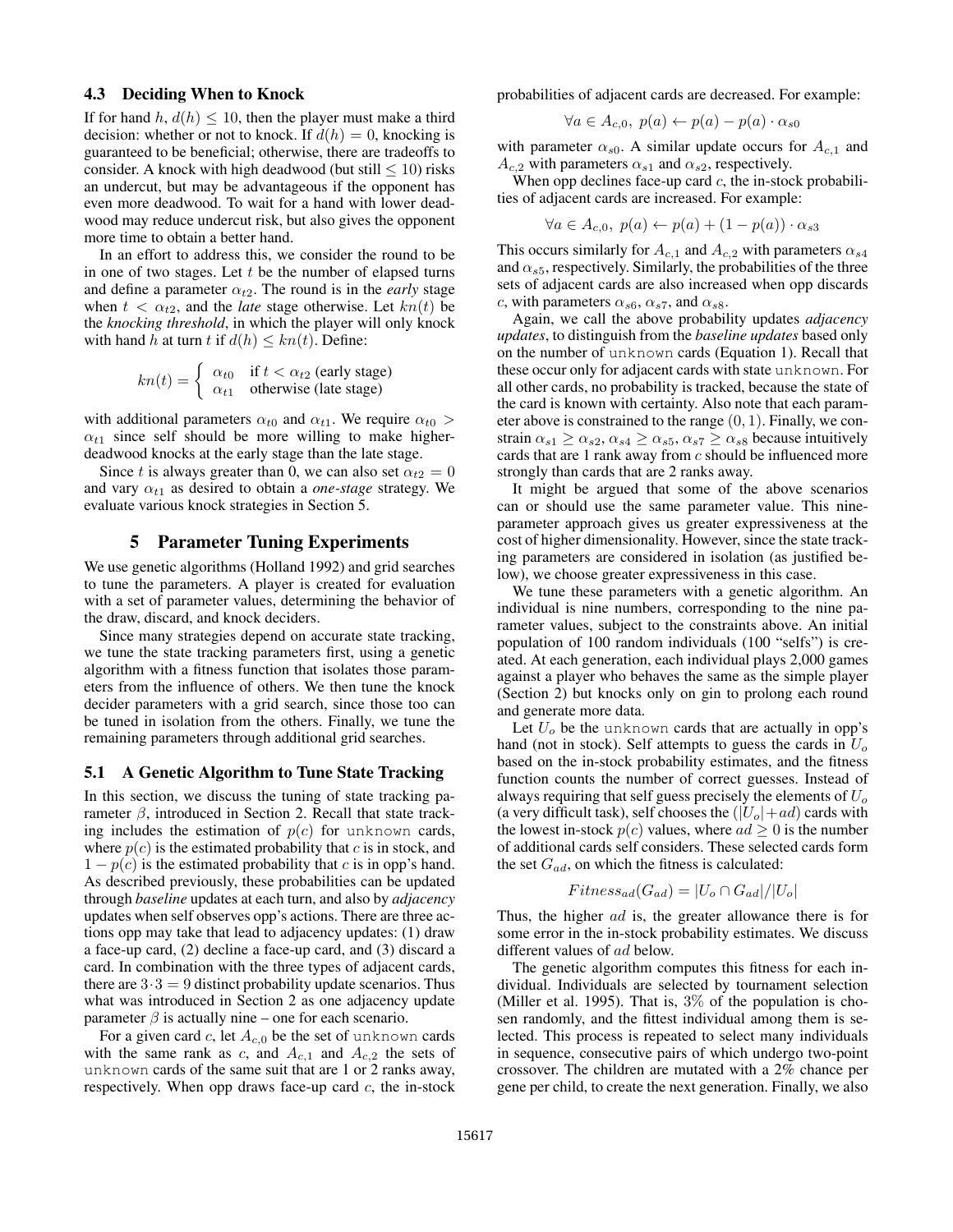

Figure 1: In tuning the state tracking parameters, the average fitness of the best individual based on number of turns, for two fitness functions ( $ad = 0$  and 3) and two probability update types.

apply *elitism* (Whitley and Sutton 2012), in which the single highest-fitness individual from one generation proceeds to the next without any crossover or mutation adjustments.

Again, in this procedure opp is the simple player, which has no parameters. Since  $U<sub>o</sub>$  depends only on opp's actions and random chance, this fitness calculation is not influenced by any other parameters. Thus it is reasonable to consider these nine parameters in isolation.

Results and Discussion In the experiment, we apply the above genetic algorithm in its entirety in six different ways: with either  $ad = 0$  or 3, and with different times and frequencies of measuring fitness. To compare the results of the six separate genetic algorithm runs, we make six players, each with the corresponding run's best set of parameter values, and two additional players that use only the baseline update with either  $ad = 0$  or 3. These eight players each then play 24,000 games against the simple player.

Selected results are shown in Figure 1. Experiments using other fitness-measuring times and frequencies lead to nearly identical results, and thus are omitted. In all cases, as the number of turns increases, fitness increases. This suggests that the baseline probability adjustment is effective. Comparing the two lines with  $ad = 0$ , we see that the adjacency updates result in a consistently higher fitness than the corresponding baseline. Similar results are seen for  $ad = 3$ . This suggests that adjacency updates provide additional accuracy over the baseline. Nevertheless note that fitness is rather low earlier in the game, reflecting the uncertainty of predictions about unknown cards. The consequences of this uncertainty are explored further in Section 5.3.

With the results showing a similar growth pattern for both considered ad values, we arbitrarily choose the parameter values from the  $ad = 3$  experiment that uses adjacency updates. These values are fixed for the tuning experiments that follow. While other state tracking parameter values may perform better against other (non-simple) players, such a consideration is beyond the scope of this paper.

|               |    | $\alpha_{t1}$ |      |                |      |      |      |      |      |      |      |
|---------------|----|---------------|------|----------------|------|------|------|------|------|------|------|
|               |    | $\Omega$      |      | $\overline{2}$ | 3    |      |      | 6    |      | 8    | 9    |
| $\alpha_{t0}$ |    | 0.48          |      |                |      |      |      |      |      |      |      |
|               | 2  | 0.50          | 0.45 |                |      |      |      |      |      |      |      |
|               | 3  | 0.51          | 0.46 | 0.430          |      |      |      |      |      |      |      |
|               | 4  | 0.50          | 0.45 | 0.40           | 0.40 |      |      |      |      |      |      |
|               | 5  | 0.50          | 0.47 | 0.41           | 0.40 | 0.36 |      |      |      |      |      |
|               | 6  | 0.52          | 0.45 | 0.43           | 0.39 | 0.37 | 0.33 |      |      |      |      |
|               | 7  | 0.51          | 0.49 | 0.44           | 0.44 | 0.40 | 0.35 | 0.33 |      |      |      |
|               | 8  | 0.54          | 0.50 | 0.45           | 0.43 | 0.39 | 0.34 | 0.33 | 0.32 |      |      |
|               | 9  | 0.54          | 0.53 | 0.47           | 0.45 | 0.41 | 0.37 | 0.36 | 0.34 | 0.32 |      |
|               | 10 | 0.57          | 0.53 | 0.50           | 0.48 | 0.43 | 0.39 | 0.38 | 0.34 | 0.33 | 0.32 |

Figure 2: In tuning the knock decider parameters, win rate for each allowed  $\alpha_{t0}$  and  $\alpha_{t1}$  pair, for fixed  $\alpha_{t2} = 6$ .

# 5.2 Grid Search to Decide When to Knock

To explore knocking strategies, we first consider a search with a one-stage knock decider (Section 4.3). Specifically, we set  $\alpha_{t2} = 0$  and vary  $\alpha_{t1}$ , so that the player always knocks with hand h when  $d(h) \leq \alpha_{t1}$ . In all other ways the player behaves the same as the simple player: draw face-up only to form a meld, discard only to lower deadwood.

In a preliminary experiment we consider every combination of two such players:  $11 \cdot 11 = 121$  pairings corresponding to the 11 possible values for each player's  $\alpha_{t1}$ . Each pair of players plays 2,000 games. Results follow a very clear pattern. For any fixed  $\alpha_{t1}$  value for player 1, player 0 performs best with  $\alpha_{t1} = 0$ , and mostly consistently worse for each higher  $\alpha_{t1}$  value. These results suggest that the best one-stage knocking strategy is  $\alpha_{t1} = 0$ : knock only on gin.

Having established that, we move on to the main knock decider experiment: a search on a two-stage knock decider. Recall that this means the player will use threshold  $\alpha_{t0}$  to be met for early-stage knocking and  $\alpha_{t1}$  for late-stage knocking, with  $\alpha_{t2}$  representing the number of turns to transition between the early and late stages. Again, two modified simple players are created: one using a two-stage knock decider, and one knocking only on gin ( $\alpha_{t2} = 0$ ,  $\alpha_{t1} = 0$ ). For the two-stage player we consider 825 different possibilities by varying the integer parameters with  $\alpha_{t2} \in [5, 19]$  and  $\alpha_{t0}, \alpha_{t1} \in [0, 10]$  subject to  $\alpha_{t1} < \alpha_{t0}$ . Each pair of these players plays 2,000 games.

Results and Discussion In this experiment, the highest winning rate, 0.57, is found with  $(\alpha_{t0}, \alpha_{t1}, \alpha_{t2})$  = (10, 0, 6). This corresponds to knocking as soon as possible (even with 10 deadwood points) in the first 5 turns of the round, and otherwise knocking only on gin (0 deadwood points). This strategy makes intuitive sense, as early in the round a sudden knock may catch the opponent unprepared, but later in the round the knock-on-gin approach is preferable. Also note that the best two-stage player is able to beat the best one-stage player (knock-on-gin) 57% of the time, suggesting that two-stage knocking with the correct parameterization is more effective than one-stage knocking. For fixed  $\alpha_{t2} = 6$ as in Figure 2, for example, we observe that the two-stage player's win rate increases fairly consistently as  $\alpha_{t0}$  reaches 10, and decreases fairly consistently as  $\alpha_{t1}$  reaches 10, with the best win rate at  $\alpha_{t0} = 10$ ,  $\alpha_{t1} = 0$ .

We can also explore whether these  $(10, 0, 6)$  values are ideal against a one-stage opponent with other  $\alpha_{t0}$  knocking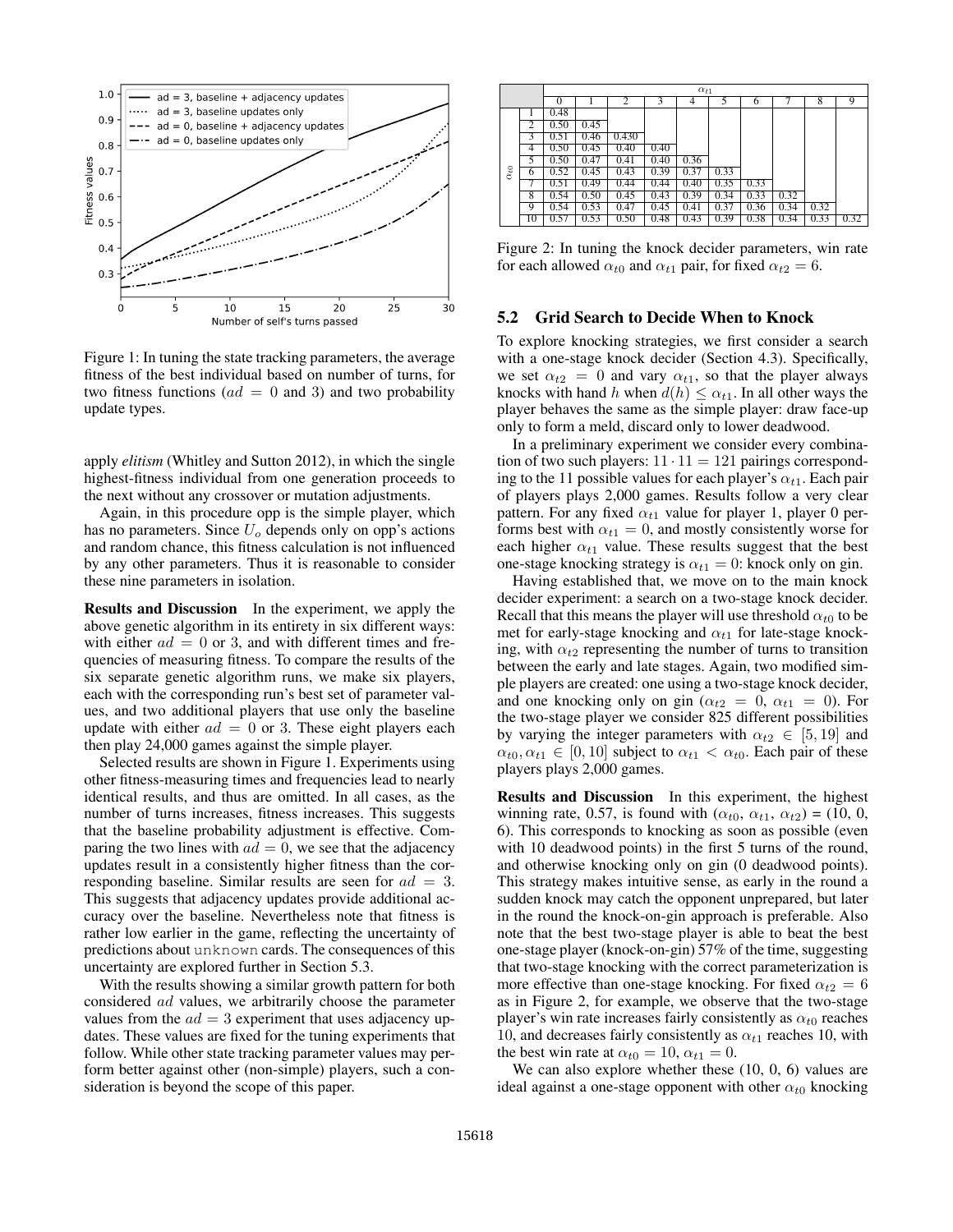thresholds. When considering  $\alpha_{t0} = 2, 4, 6,$  and 8, we find that (10, 0, 6) is consistently the best,  $\pm 1$  for  $\alpha_{t2}$  (when to change stages). Thus, we conclude that (10, 0, 6) are the ideal two-stage knocking parameter values.

# 5.3 Tuning by Grid Search

We tune the remaining parameters in a series of grid searches. To constrain the search space, we divide the parameters into subsets by system component: (1) meldability  $\{\alpha_{m0}, \alpha_{m1}, \alpha_{m2}, \alpha_{m3}\}, (2)$  adjacency  $\{\alpha_{c0}, \alpha_{c1}, \alpha_{c2}\}, (3)$ deadwood penalty by turn count  $\{\alpha_{ts}, \alpha_{te}\},$  (4) deadwood penalty by opp cards known  $\{\alpha_{os}, \alpha_{oe}\}$ , and (5) ensemble weights  $\{\alpha_{w1}, \alpha_{w2}, \alpha_{w3}, \alpha_{w4}, \alpha_{w5}, \alpha_{w6}\}.$ 

Let  $\alpha$  be a single parameter, and  $\mathcal A$  the set of all parameters. Let  $A_s \subset A$  be the subset of parameters that will have values varied in a search  $s \in \{1, 2, 3, 4, 5\}$  as listed above. In a search, each  $\alpha \in A_s$  is varied within a given range according to a given step size; the precise variations depend on the parameter and are omitted here. Each possible combination of values for each  $\alpha \in A_s$  is considered, except those that violate any constraints on ordering (e.g.  $\alpha_{c1} > \alpha_{c2}$ ) or total value (e.g.  $\alpha_{c0} + \alpha_{c1} + \alpha_{c2} = 1$ ). The total number of parameter value combinations considered varies from hundreds to thousands for each  $A_s$ , depending on s. Parameters in  $A - A_s$  are held constant at values specified in  $base_s$ , defined below.

Finally, let  $v$  be an assignment of values to the parameters in  $A$ , and let  $V<sub>s</sub>$  be the complete set of assignments generated for search s according to the procedure above.

To begin the search process, we form an initial set  $base_1$ of parameter values. We first fix the parameters related to state tracking and the knock decider to the optimal results found in Sections 5.1 and 5.2. We then initialize the remaining parameters to intuitively-reasonable values.

Given this initialization of  $base_1$ , we can describe the execution of search  $s$ . The  $base<sub>s</sub>$  values and the variation of values of each  $\alpha \in A_s$  generates a set of value assignments  $V_s$ . For each  $v \in V_s$ , a player  $player_v$  is created and plays 5,000 games against the simple player (Section 2). This large number of games is used to reduce the influence of random chance according to cards dealt. (In our results for this experiment we also formally measure statistical significance.) Denote the corresponding proportion of wins for  $player_v$  as  $winRate(player_v)$ . We seek the parameter values that maximize this win proportion. These values become the base values for the subsequent search  $s+1$ . That is:  $base_{s+1} = \argmax_{v \in V_s} winRate(player_v)$  With this definition, the process repeats for search  $s + 1$ .

Upon completing search  $s = 5$ , we then return to  $s = 1$ again, and thus  $base_1 = \argmax_{v \in V_5} winRate(player_v).$ In this way the searches are completed in sequence for multiple *iterations*. We allow for this due to the possibility that the optimal values of parameters across various  $A_s$  are not independent – that after adjusting one set of parameters, another may benefit from further adjustment.

Results and Discussion Recall that at the start of the first iteration,  $base_1$  represents the initial set of parameter values, with the results from the state tracking and knock decider

tuning, and "reasonable" guesses for the remaining parameter values. These values earn a win rate of 0.701. This fairly high initial win rate likely comes from multiple factors: (1) the inherent effectiveness of the combined two-stage draw decider, 6-member ensemble discard decider, and two-stage knock decider, (2) the benefit of the prior state tracking and knock decider tuning, both essential for successful play, and (3) the reasonableness of the guesses for the remaining parameter values. Thus it is not surprising to find only modest improvements in this last set of tuning experiments. This makes it particularly notable, then, when we do see a significant effect on some parameter value changes. To clearly identify these situations, we performed a chi-square test on the win rate of the best parameter value assignment before and after *each* search (1 through 5) through *each* iteration (1 through 3), with a strict  $\alpha = 0.01$  requirement for significance. Space allows consideration of only the most statistically significant results here.

First, consider the results before and after the entire first iteration of experiments, in which each experiment s from 1 through 5 is conducted. After completing iteration 1, the win rate of the best parameter values is 0.739 – a statistically significant improvement  $(\chi^2(1, N = 5000) = 34.4, p < .001)$ over the 0.701 win rate using  $base_1$ . It is also interesting to note that *after* this first iteration, there were no additional significant changes in win rates. This suggests that the parameter subsets  $A<sub>s</sub>$  for each experiment s are fairly independent – that finding the ideal values for one subset does not then require a re-tuning of previously-tuned subsets. Thus, in the discussion that follows, we explore the significant results of experiments *within* iteration 1.

In meldability parameter tuning (experiment 1), we obtain a 0.720 win rate, which is significantly higher  $(\chi^2(1, N =$  $5000 = 8.0, p = .004$  than the 0.701 win rate using base<sub>1</sub>. This experiment found that the best values for  $\alpha_{m2}$ and  $\alpha_{m3}$  (the weight of rank and run melds; Section 3.2) are 0.4 and 0.6 respectively. Intuitively, the two types of melds are equally important; however, a given card can be in more distinct run melds (of length  $\geq$  3) than rank melds. Thus it makes sense that the experimental results slightly favor run melds.

Next, consider this experiment's tuning of  $\alpha_{m0}$  (Section 3.1), in which we find that the value appears to have little influence on win rate. Recall that  $\alpha_{m0}$  determines the obtainability of a card  $c$  when it has been drawn by opp from the discard pile. But for opp to draw c from the discard pile, self must first discard it (except in the first turn). Given self's prior discard decision, it is unlikely to want  $c$  again, and therefore any estimate on the obtainability of  $c$ , whether high or low, is inconsequential. Therefore it is not surprising that the value of  $\alpha_{m0}$  also appears to be inconsequential.

Finally, consider experiment 1's tuning of  $\alpha_{m1}$ , influencing the estimated probability of obtaining an unknown card (Section 3.1). Results show that this parameter's value also has little effect on the win rate. One could consider a high  $\alpha_{m1}$  value as reflecting consistent "optimism" about obtaining an unknown card, and a low value reflecting consistent "pessimism". Recall, however, the considerable uncertainty of any such prediction. In Section 5.1 we found that de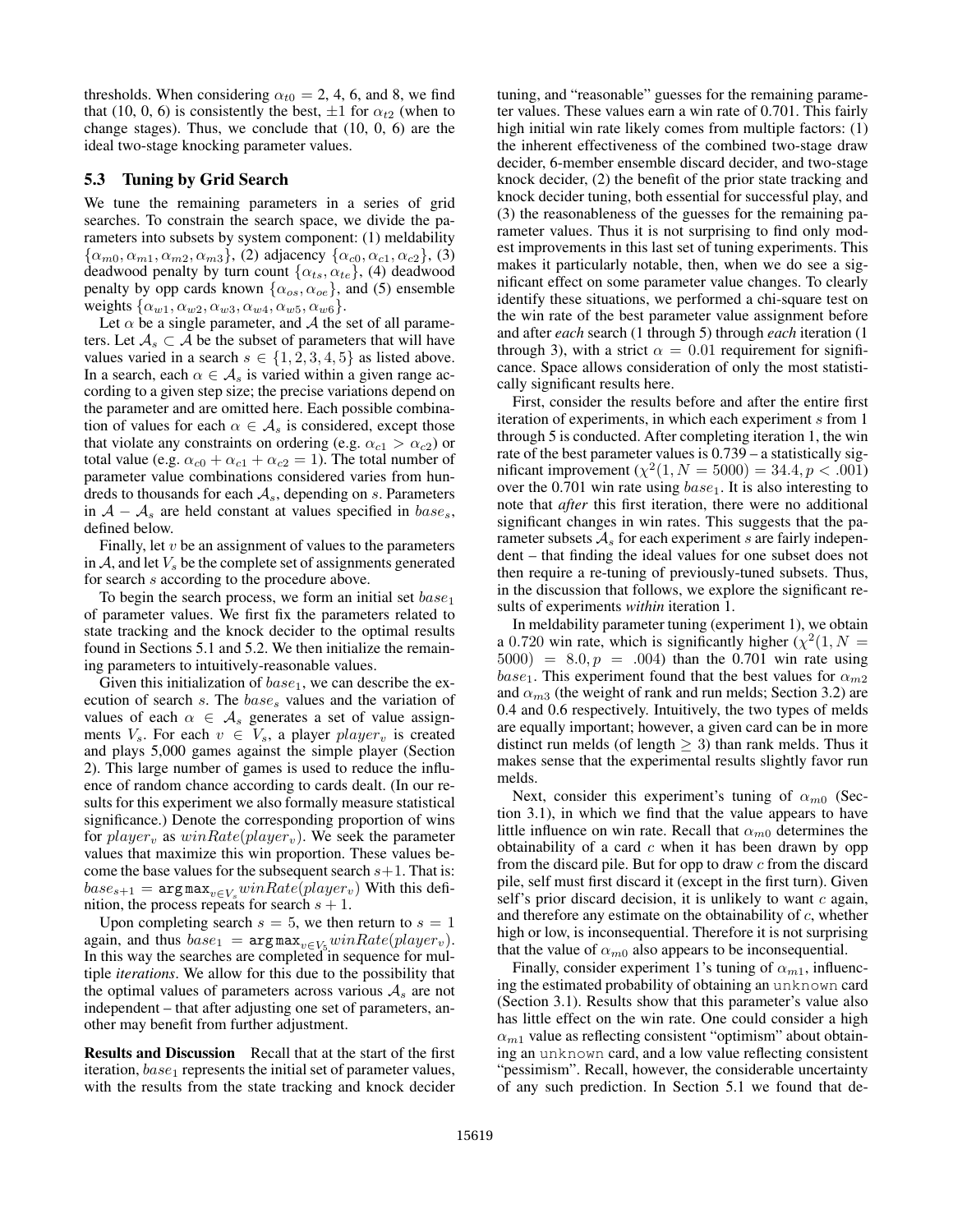spite the demonstrated effectiveness of adjacency updates to probabilities, predictions remain only modestly accurate until late in a round. Whether self can obtain an unknown card depends on what cards opp holds but will discard, how many stock cards will be drawn in a round, and who will draw which cards from stock. For each drawn stock card there is a fairly equal chance that it goes to either player. Thus at times optimism is rewarded significantly when the card is drawn, and keeping adjacent cards was therefore wise. This significant reward offsets the penalties that sometimes come from keeping adjacent cards when the desired card is never obtained. Similarly, pessimism will lead a player to drop adjacent cards – perhaps a safer move if they have high deadwood value, but this may make it harder to form melds. So optimism may be a high risk / high reward approach, and pessimism low risk / low reward. So should a player keep or drop a card adjacent to an unknown card? The minimal effect of  $\alpha_{m1}$  on win rate suggests that the decision is a wash given the information the system has. This reflects the dilemma each human Gin Rummy player faces a well.

This keep/drop dilemma ultimately may be made not by obtainability predictions (as controlled by  $\alpha_{m0}$  and  $\alpha_{m1}$ ), but by considering deadwood points. This hypothesis is confirmed in experiment 5, tuning the discard decider ensemble weights  $\alpha_{w1}$  through  $\alpha_{w6}$ . The win rate of 0.739 is statistically significantly higher than the prior win rate  $(\chi^2(1, N = 5000) = 9.7, p = .001)$ , and the resulting parameter values are illuminating. Recall that hand evaluation policies 2, 3, and 4 (Section 4.2) each aim to lower deadwood, under differing conditions. The hypothesized preeminence of reducing deadwood is supported in these results, in which the combined weight of these three policies  $\alpha_{w2} + \alpha_{w3} + \alpha_{w4} = 0.6$ . This is not to say that probability estimation is useless, however; despite the demonstrated uncertainty, its effectiveness is again supported with the nonzero weight of meldability (policy 1),  $\alpha_{w1} = 0.2$ . In these results we also find ideal weights  $\alpha_{w5} = 0.1$  for the ace-two bonus (policy 5) and  $\alpha_{w6} = 0.1$  for in-hand adjacency (policy 6). In summary, given the uncertainty of obtaining desired unknown cards and the comparative ease of reducing deadwood, the factors that make cards desirable (meldability, adjacency, etc.) have a minority but non-zero influence compared to deadwood reduction.

# 6 Future Work

There are numerous opportunities for the continuation of this work; unfortunately space allows only the briefest of commentary here. The grid searches could be performed with smaller or even variable step sizes, or a genetic algorithm could be employed to consider the entire parameter space at once. The draw decider could require a particular amount of reduction in deadwood before drawing a card, and could also consider meldability. A dataset of state information and results from knocking could be created through simulated games, and then fed to a machine learning system, to attempt to predict the results of knocking. Ensemble approaches could be employed for the draw and knock deciders. Finally, the meldability of opp's predicted cards could be used in the discard decider, to attempt to provide

cards of lesser value to opp.

# 7 Related Work

There does not exist much prior work in Gin Rummy. One exception is (Kotnik and Kalita 2003), which deals with optimizing a player's performance through temporal difference learning and co-evolutionary learning. Through self-play, the system's performance improves. This is in contrast to our system, in which performance is based on the collection of components and parameter tuning.

Gin Rummy is an *imperfect information* game – a broad area in which much prior work exists. For example, (Brown, Sandholm, and Amos 2018), (Seitz et al. 2019) (Billings et al. 2004) describe various tree search approaches to imperfect information games. Such an approach could potentially be combined with parts of our state tracking and decision-making components, though this would greatly increase the computational requirements. In contrast, (Brown and Sandholm 2019) discusses performance optimization of a poker player through self-play against five copies of the player using a Nash equilibrium strategy and Monte-Carlo counterfactual regret minimization.

Other Monte-Carlo approaches include (Frank, Basin, and Matsubara 1998), (Furtak and Buro 2013), (Lisỳ, Lanctot, and Bowling 2015). The exploration/exploitation tradeoff of such approaches is an alternative mechanism by which to handle a large search space, as we dealt with in this paper through grid search and genetic algorithms. Note that a similar tradeoff occurs in genetic algorithms, in which exploration and exploitation are balanced via the tournament size, mutation rate, and crossover method.

# 8 Conclusion

This research presents an effective strategy for a computer Gin Rummy player composed of three deciders: a draw decider, discard decider, and knock decider. The draw decider considers whether the face-up card is expected to be melded, and in later turns, also whether the card would simply reduce deadwood. The discard decider is an ensemble of hand evaluation policies, considering a wide range of factors including deadwood points, expected melds based on the observed state of the round, and adjacency of cards in hand. The knock decider determines whether to end the round, based on a deadwood point threshold that varies depending on whether the round is in an early or late stage. Finally, three sets of experiments were conducted to optimize the parameters that govern these decisions: (1) a genetic algorithm for tuning the state tracking parameters, (2) a grid search to find the thresholds of deadwood points for knocking at both round stages, and when to transition from early to late stage, and (3) a grid search for the parameters of the hand evaluation policies and their weights in the ensemble.

# 9 Acknowledgments

We express sincere thanks to Dr. Michael Roberts and Dr. Naima Shifa for assistance in statistical analysis.